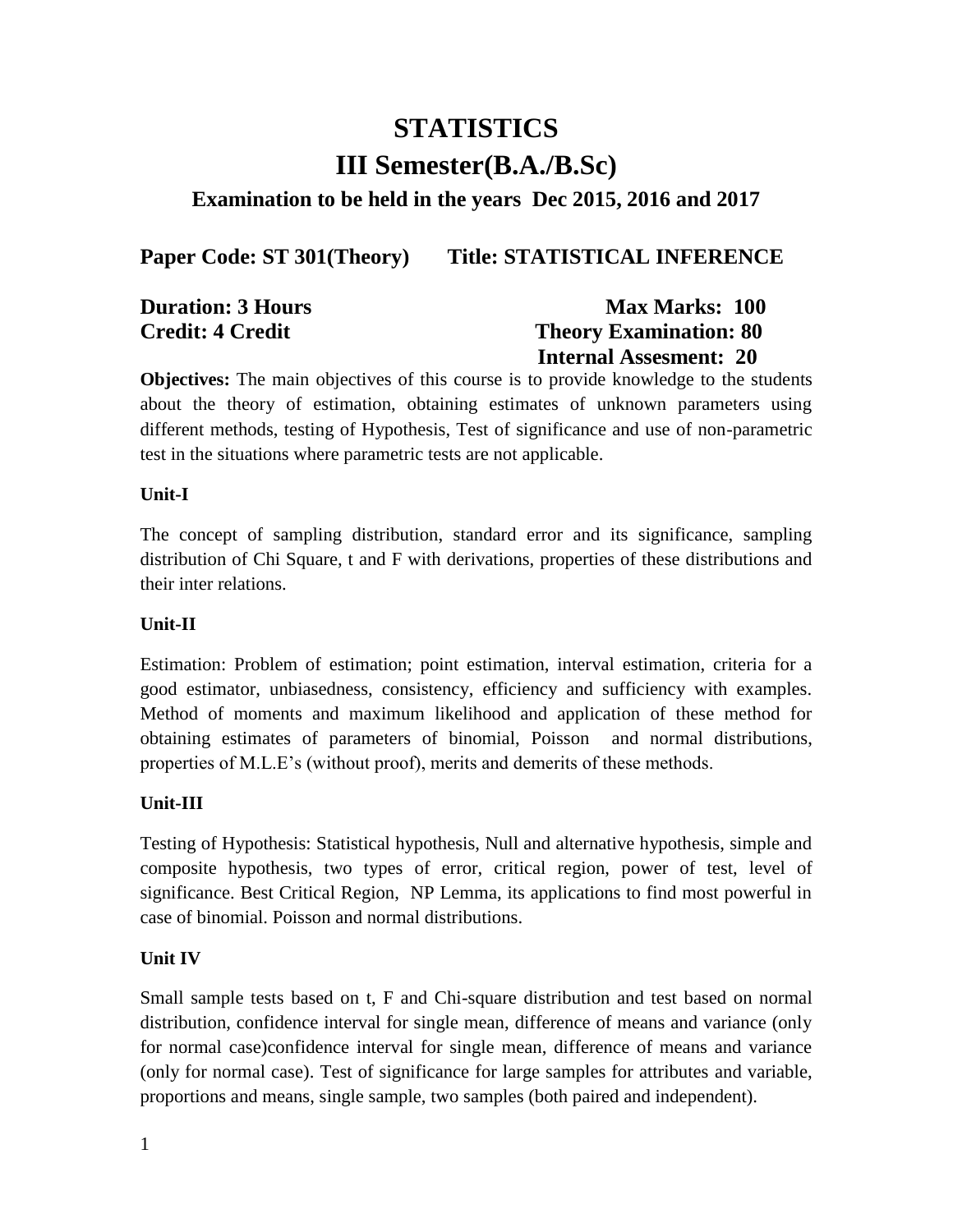### **Unit V**

Non- parametric tests: Concept of Non-parametric tests, advantages of Non-parametric tests over parametric tests. Sign test for single sample and two sample problems (for paired and independent samples), Wilcoxon-signed rank test, Mann-Whitney U-test, run test. Median test and test for independence based on Spearman's rank correlation.

### **Note for paper setting:**

The question paper will contain three Sections. Section A will contain compulsory ten very short answer type questions of 1 mark each. Section B will contain 7 short answer type questions of 5 marks each at least one question from each unit and the student has to attempt any five questions. Section C will contain 10 long answer type questions, two from each unit, of 9 marks each and the student has to attempt five questions selecting one from each unit.

### **Internal Assesment (Total Marks:20)**

**20** marks for theory paper in a subject reserved for internal assesment shall be distributed as under:

| (i) Class Test: | 10 marks |
|-----------------|----------|
|-----------------|----------|

(ii) Two written Assignments/Project reports: 10 marks( 05 marks each)

### **Books Recommended**

- 1. Goon, Gupta and Dass Gupta: An outline of statistical inference Vol-II
- 2. H.C. Saxena; Statistical inference.
- 3. Gibbons, J.D.: Non-parametric statistical inference.
- 4. Kendall and Stuart: The advanced theory of statistics Vol-II
- 5. Connor W.J.: Practical Non-parametric Inference
- 6. Hogg.V. and Craig A.T.: Introduction of Mathematical Statistics.
- 7. Mood and Graybill: An introduction to theory of Statistics.
- 8. Srivastava and Srivastava: Statistical Inference: Testing of Hypothesis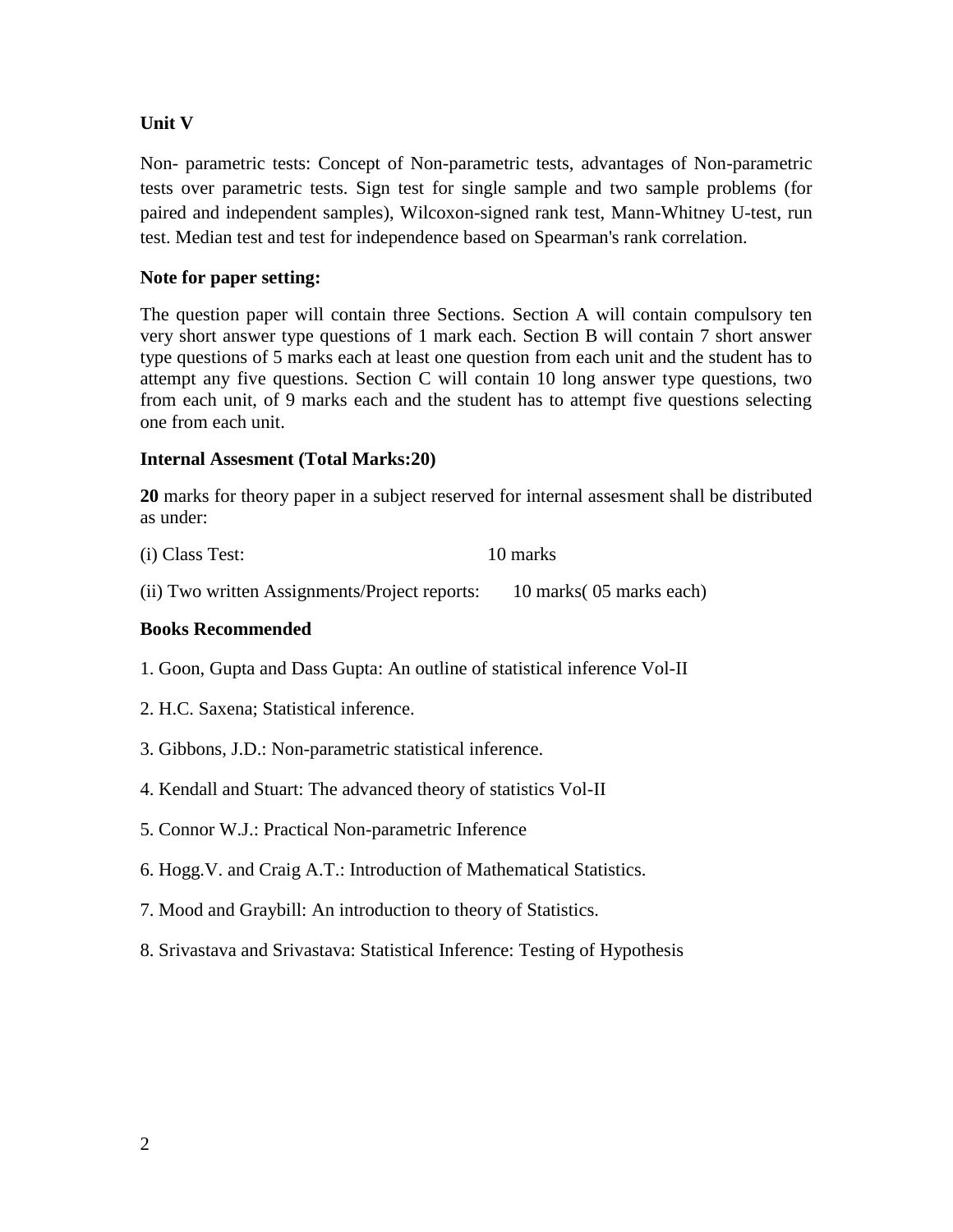## **STATISTICS III Semester(B.A./B.Sc)**

## **Examination to be held in the years Dec 2015, 2016 and 2017**  Paper Code: ST 301(Practical) Title: STATISTICAL COMPUTING –III

Maximum Marks: 50 External Assesment: 25 Internal Assesment: 25

**Objectives:** The objective of the course is to expose the students to the real life applications of Statistical Tools.

**Syllabus**: There shall be at least fifteen computing exercises covering the applications of Statistics based on the entire syllabus of Course ST 301(Theory).

#### **Distribution of Internal Assesment(25 Marks)**

(i)I Assesment: 06 marks (ii)II Assesment: 06 marks (iii)Class Test: 08 marks (iv)Attendence: 05 marks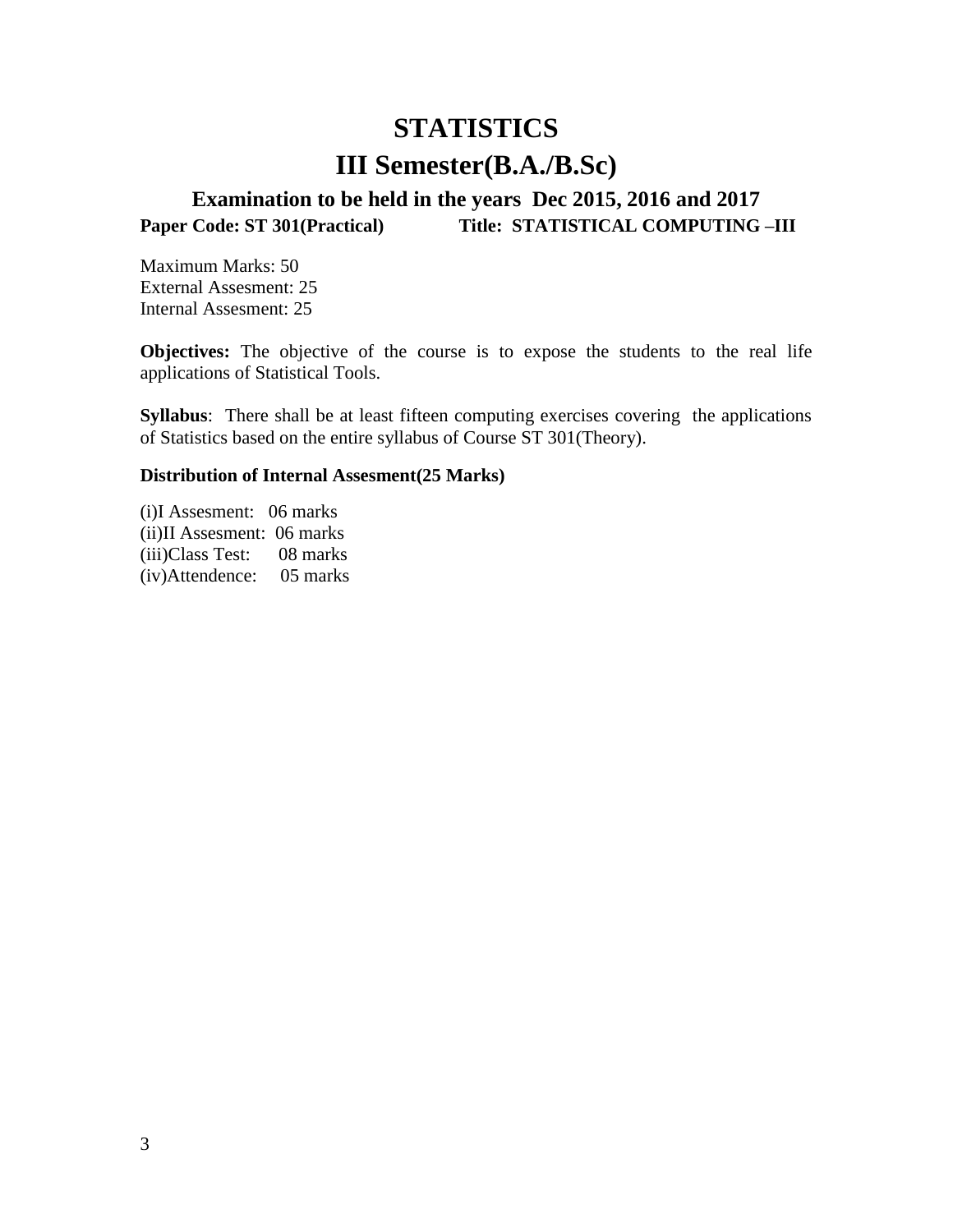# **STATISTICS IV Semester(B.A./B.Sc)**

### **Examination to be held in the years May 2016, 2017and 2018**

### Paper Code: ST 401(Theory) Title: STATISTICAL INFERENCE

| <b>Duration: 3 Hours</b> | <b>Max Marks: 100</b>         |
|--------------------------|-------------------------------|
| <b>Credit: 4 Credit</b>  | <b>Theory Examination: 80</b> |
|                          | <b>Internal Assesment: 20</b> |

**Objectives:** To introduce the techniques of sampling designs and experimental designs for drawing inferences from data.

### **Unit- I**

Complete enumeration Vs sample enumeration; advantages and disadvantages of sample survey, objectives of sampling, principal steps in a sample survey, limitations. of sampling, sampling and non sampling errors, types of sampling, probability sampling purposive sampling and mixed sampling, random numbers. Simple random sample from finite population, S.R.S. with & without replacement, estimation of mean and variance and their unbiasedness, merits and demerits of SRS.

### **Unit- II**

Meaning of Stratification, Method of Stratified sampling and its advantages and disadvantages. Mean and Variance of Stratified sampling, Method of allocation: equal allocation, Proportional allocation, optimum allocation/Neyman allocation, comparison of stratified random sampling with SRS.

### **Unit- III**

Systematic sampling, Cluster sampling with equal and unequal cluster sizes, estimation of mean and variance.

### **Unit- IV**

Analysis of variance for one way and two way classification, basic principles of design of experiment, concept and analysis of completely randomized design, randomized block design, advantages and disadvantages of these design.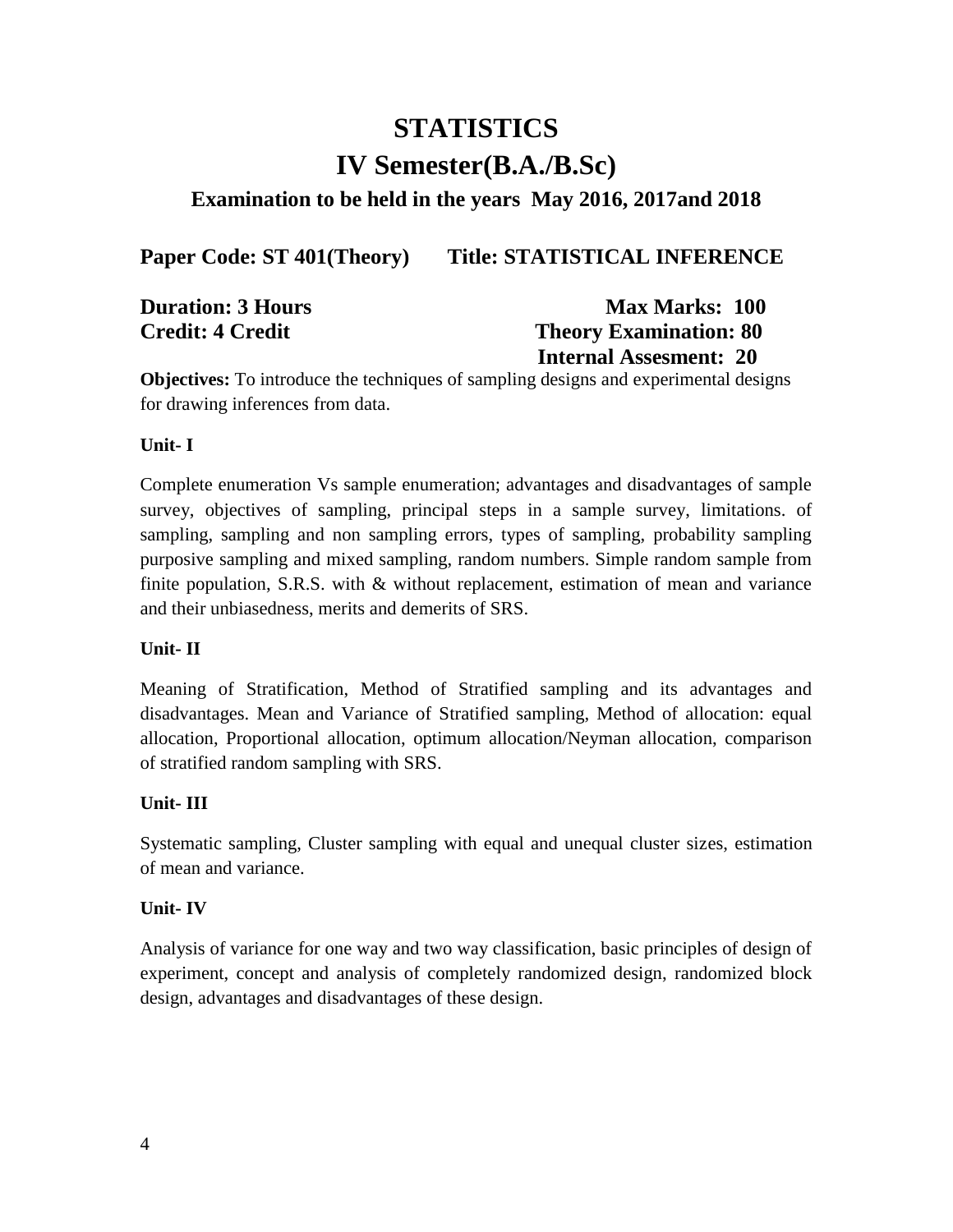### **Unit- V**

Concept and analysis of Latin square of design, one missing plot technique for RBD and LSD. Factorial experiments, their advantages, Factorial experiments for  $2^2$  and  $2^3$ design, main effects, interaction and their analysis.

### **Note for paper setting:**

The question paper will contain three Sections. Section A will contain compulsory ten very short answer type questions of 1 mark each. Section B will contain 7 short answer type questions of 5 marks each at least one question from each unit and the student has to attempt any five questions. Section C will contain 10 long answer type questions, two from each unit, of 9 marks each and the student has to attempt five questions selecting one from each unit.

### **Internal Assesment (Total Marks:20)**

**20** marks for theory paper in a subject reserved for internal assesment shall be distributed as under:

(i) Class Test: 10 marks (ii) Two written Assignments/Project reports: 10 marks( 05 marks each)

### **Books Recommended**

1. F.S. Choudhary and Daroga Singh: SamplingTheory

- 2. CochranW.J.: Sampling Technique
- 3. Sukhatme P.V. and Sukhatme B.V. :Sampling theory survey with applications.
- 4. Murty, M.N.: Sampling theory and methods
- 5. Honson and others: Sample survey methods and theory Vol-I
- 6. Gupta and Kapoor; fundamental of applied Statistics.
- 7. Fisher, RA. ; Design of experiments
- 8. Phase V.G. and Sukhatme P.V. :Statistical methods for agricultural workers.
- 9. Umaraji, RR: Prob. And statistical methods.
- 10.Srivastava S.R; Applied Statistics.
- 11.Goon, Gupta, Dass Gupta; Fundamentals of Statistics Vol-II,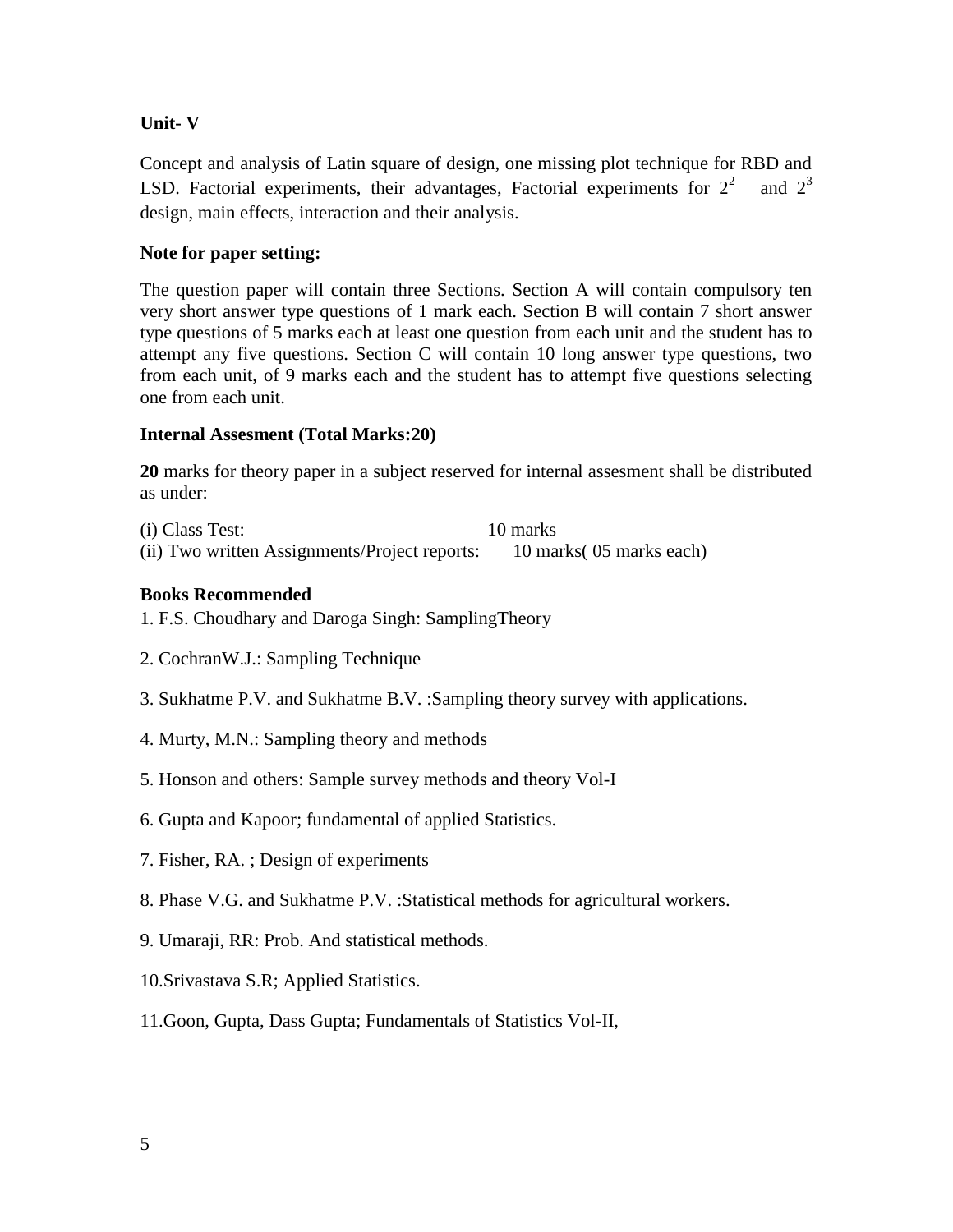# **STATISTICS IV Semester(B.A./B.Sc)**

## **Examination to be held in the years May 2016, 2017 and 2018 Paper Code: ST 401(Practical) Title: STATISTICAL COMPUTING –IV**

Maximum Marks: 50 External Assesment: 25 Internal Assesment: 25

**Objectives:** The objective of the course is to expose the students to the real life applications of Statistical Tools.

**Syllabus**: There shall be at least fifteen computing exercises covering the applications of Statistics based on the entire syllabus of course ST 401(Theory).

#### **Distribution of Internal Assesment(25 Marks)**

(i)I Assesment: 06 marks (ii)II Assesment: 06 marks (iii)Class Test: 08 marks (iv)Attendence: 05 marks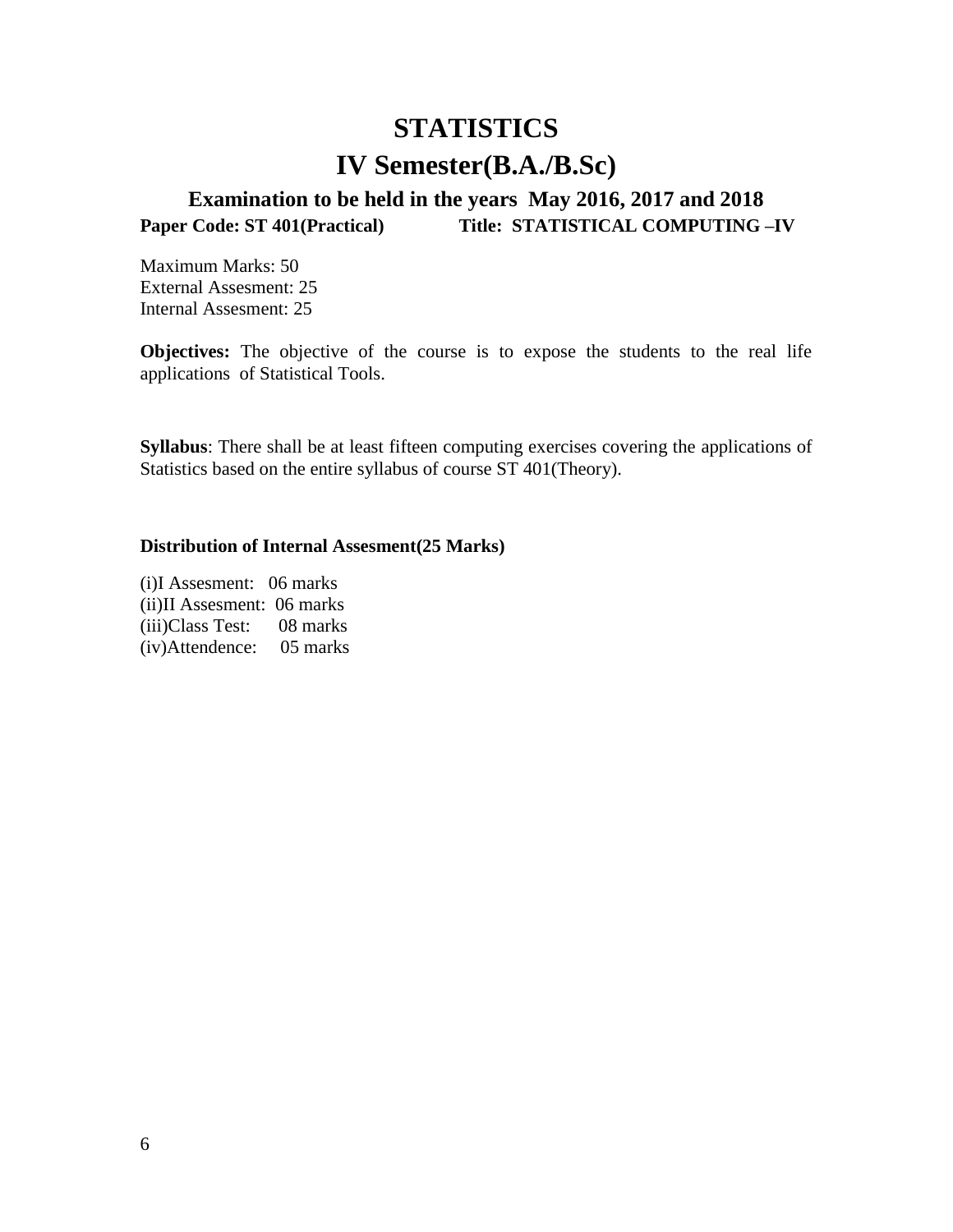## **STATISTICS V Semester(B.A./B.Sc)**

### **Examination to be held in the years December 2016, 2017and 2018**

Paper Code: ST 501(Theory) Title: APPLIED STATISTICS-I

| <b>Duration: 3 Hours</b> | <b>Max Marks: 100</b>         |
|--------------------------|-------------------------------|
| <b>Credit: 4 Credit</b>  | <b>Theory Examination: 80</b> |
|                          | <b>Internal Assesment: 20</b> |

**Objectives**: The main objective of this course is to provide knowledge to the students about applied statistics such as Demographic methods, Economic statistics, Time series analysis and Econometrics

#### **Unit-I**

Demographic Methods: Source of demographic data-census, register, adhoc survey, hospital records, demographic profiles of Indian census, Measurement of mortality and life table-crude death rates, infant mortality rate, measurement of fertility-crude birth rates, general fertility rate, total fertility rate gross reproduction rate, net reproduction rate.

### **UNIT-II**

Economic Statistics; Index number its definition, application of index number, price relative quantity or volume relative, link and chain relative problem involved in computational of index numbers, use of averages, simple aggregate and weighted averages methods. Laspeyre's, Paasche's and Fisher's index number, consumer price index.

### **Unit-III**

Static laws of demand and supply, price elasticity of demand, analysis of income and allied size distribution, Pareto distribution, graphical test, fitting of pareto law, lognormal distribution and its properties, Lorenz curve and Gini's Coefficients.

### **Unit-IV**

Time series Analysis:- Economic time series, its components, illustration, additive and multiplicative models, determination of trend, analysis of seasonal fluctuations, construction of seasonal indices. Logistic and Modified exponential growth curves.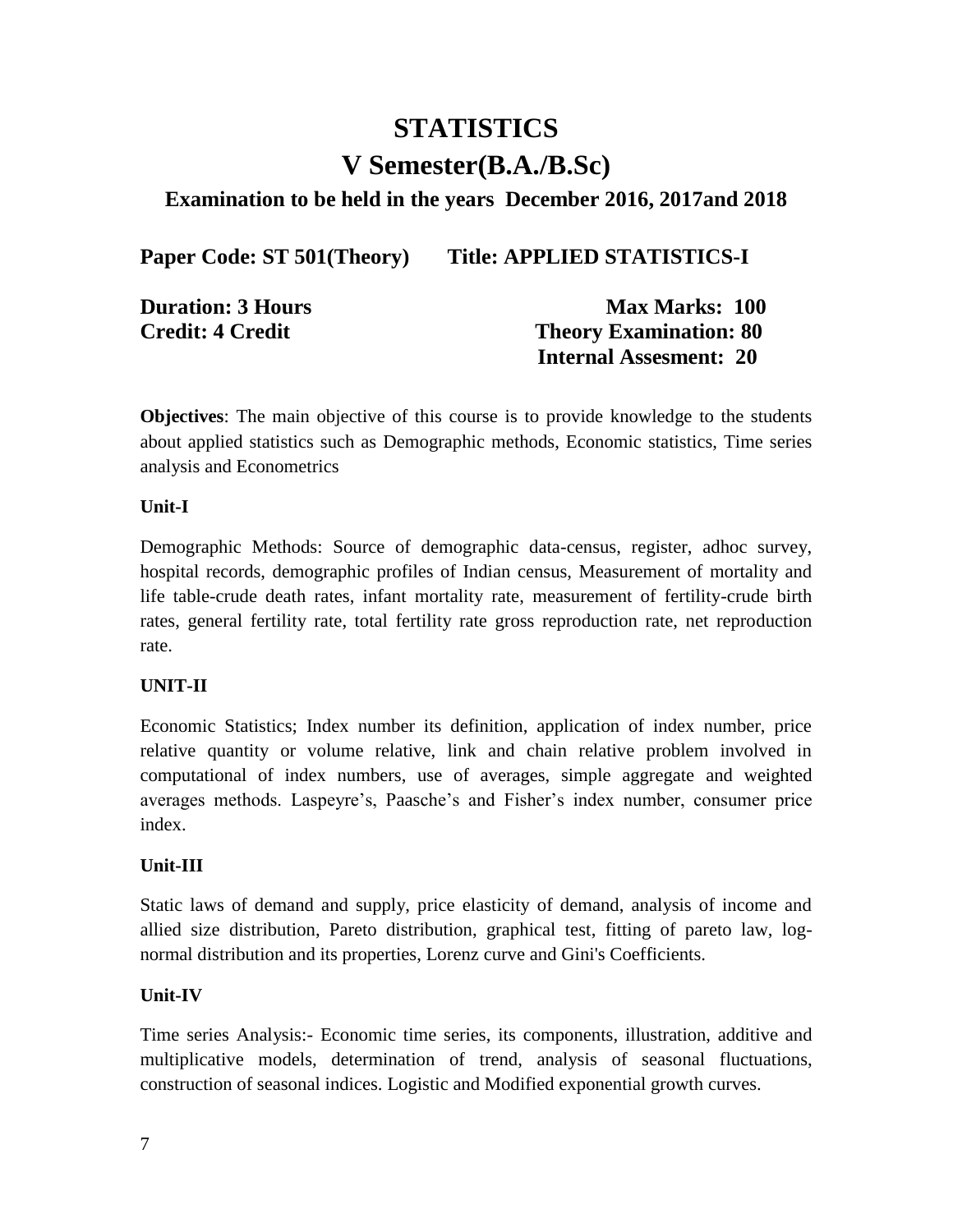### **Unit-V**

Econometrics: Definition, scope and goals of econometrics; specification of the model; variables in mathematical form of the model, simple Regression. Analysis, stochastic and non-stochastic of relation, Estimation Regression. Parameters, Least square estimation and its properties, parametric function, estimable function, BLUE, Gauss Markov setup and theorem.

### **Note for paper setting:**

The question paper will contain three Sections. Section A will contain compulsory ten very short answer type questions of 1 mark each. Section B will contain 7 short answer type questions of 5 marks each at least one question from each unit and the student has to attempt any five questions. Section C will contain 10 long answer type questions, two from each unit, of 9 marks each and the student has to attempt five questions selecting one from each unit.

### **Internal Assesment (Total Marks:20)**

**20** marks for theory paper in a subject reserved for internal assesment shall be distributed as under:

(i) Class Test: 10 marks (ii) Two written Assignments/Project reports: 10 marks( 05 marks each)

### **Books Recommended**

1. Croxton F.E. and Cowden D.J. (1969); applied general Statistics, prentice hall of India.

2. .Goon A.M. gupta M.K. Das Gupta B. (1986): Fundamentals of Statistics, Vol. II, World Press Calcutta.

3. Guide of current Indian official Statistics: Central Statistical Organization, Govt. of India, New Delhi.

4. Saluja M.P. Indian official Statistical systems. Statistical Publishing Society, Calcutta.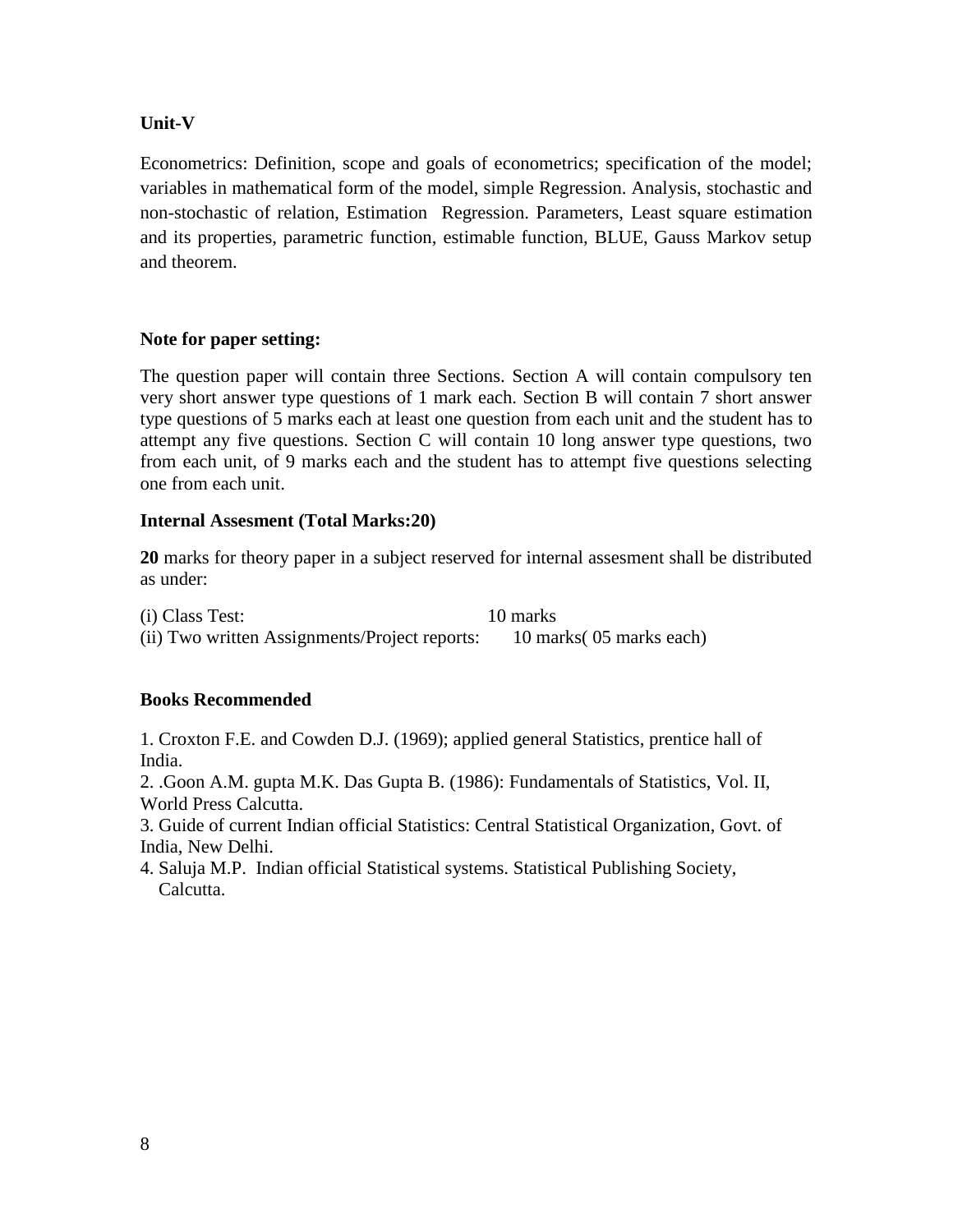# **STATISTICS V Semester(B.A./B.Sc)**

**Examination to be held in the years December 2016, 2017 and 2018 Paper Code: ST 501(Practical) Title: STATISTICAL COMPUTING –V** 

Maximum Marks: 50 External Assesment: 25 Internal Assesment: 25

**Objectives:** The objective of the course is to expose the students to the real life applications of Statistical Tools.

**Syllabus**:There shall be at least fifteen computing exercises covering the applications of Statistics based on the entire syllabus of course STT 351.

### **Distribution of Internal Assesment(25 Marks)**

(i)I Assesment: 06 marks (ii)II Assesment: 06 marks (iii)Class Test: 08 marks (iv)Attendence: 05 marks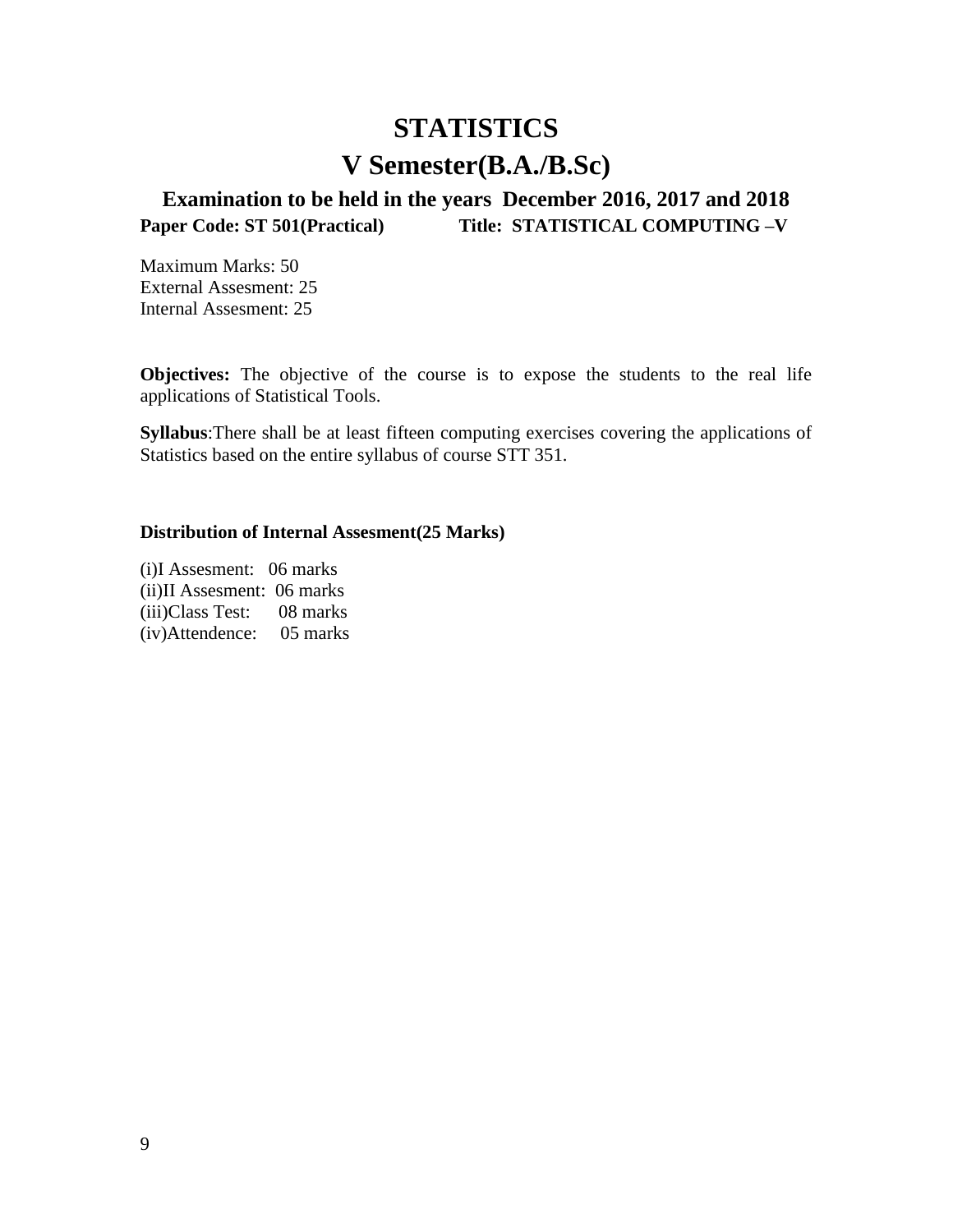# **STATISTICS VI Semester(B.A./B.Sc)**

### **Examination to be held in the years May 2017, 2018and 2019**

Paper Code: ST 601(Theory) Title: APPLIED STATISTICS-II

| <b>Duration: 3 Hours</b> |
|--------------------------|
| <b>Credit: 4 Credit</b>  |

**Max Marks: 100 Theory Examination: 80 Internal Assesment: 20**

**Objective:** The main objective of this course is to provide knowledge to the students about statistical quality control and computational techniques of Numerical Analysis and LPP

### **Unit- I**

Indian applied statistical system; Present official statistical system in India, Method of collection of official statistics, Role and Functions of MOSPI, ESO, NSSO and Directorate of Economics and Statistics of J&K Government. Importance of statistical methods in industrial research and practice, types of inspections, determination of tolerance limits.

### **Unit- II**

General theory of control charts,' cause of variation in quality, control limits, subgrouping, summary of out of control and criteria charts for attributes, np-chart, p-chart, cchart, charts for variables: mean and Range - Charts, design of mean and Range charts versus P charts, process capability studies.

### **Unit- III**

Principle of acceptance sampling:- Problem of lot tolerance, stipulation of good and bad lots, producers and consumer risks, single and double sampling plans their OC functions, concept of AOL, LTPD, AOOL, average amount of inspection and ASN function. Rectifying inspection plan, Sampling Plan, Concept of  $6-\sigma$  limits.

### **Unit- IV**

Computational technique: difference table and method of interpolation, Newton and Lagrange's method of interpolation, divided difference, numerical differentiation and integration, Trapezoidal rule, Simpson 1/3 and 3/8 rule.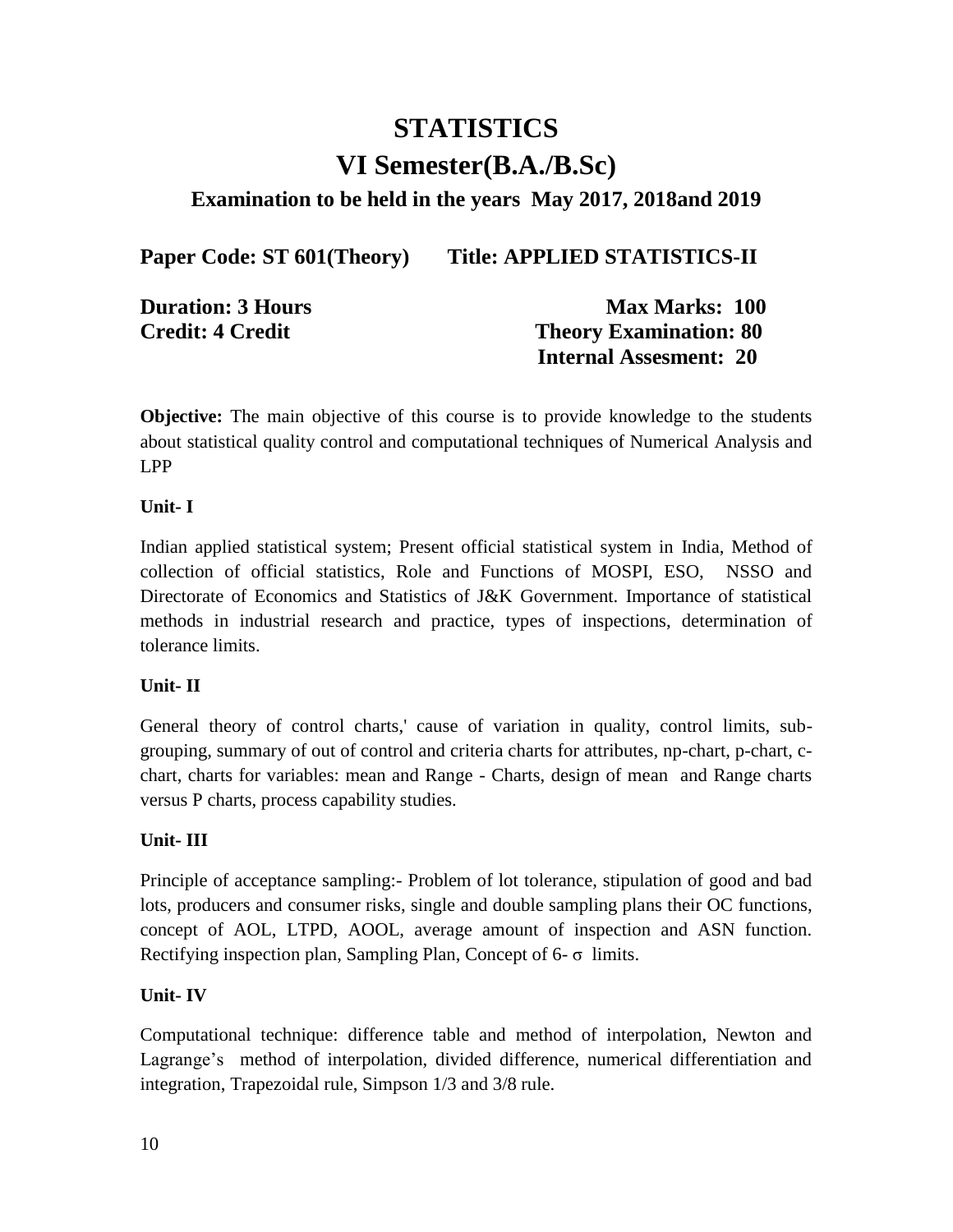### **Unit-V**

Linear Programming: elementary theory of convex set, definition of general LPP, Formulation problem of LPP. Example of LPP, problem occurring in various fields, graphical and simplex method of solving an LPP, artificial variable, duality of LPP.

### **Note for paper setting:**

The question paper will contain three Sections. Section A will contain compulsory ten very short answer type questions of 1 mark each. Section B will contain 7 short answer type questions of 5 marks each at least one question from each unit and the student has to attempt any five questions. Section C will contain 10 long answer type questions, two from each unit, of 9 marks each and the student has to attempt five questions selecting one from each unit.

### **Internal Assesment (Total Marks:20)**

**20** marks for theory paper in a subject reserved for internal assesment shall be distributed as under:

(i) Class Test: 10 marks

(ii) Two written Assignments/Project reports: 10 marks( 05 marks each)

### **Books Recommended**

1. Brownlee K.A. (1960): Statistical Theory and Methodology in Science and Engineering. John Wiley and Sons

2. Grant E.L. (1964): Statistical quality control. McGraw Hill.

3. Duncan A.J. (1974); Quality control and Industrial Statistics. Taraporewala and sons.

4. Gass S.I. (1975) Linear Progamming methods and applications. Mc Graw Hill.

5. Rajaraman, V (1981): Computer Oriented Numerical Methods. Prentice hall.

6. Sastry S.S. (1987) : Introductory methods of numerical analysis. Prentice hall

7. Taha H.A. (1989): Operation Research: An Introduction. Macmillan Publishing **Additional References**

8. Broker H.A. and Liberman G.T. (1962): Engineering Statistics. Prentice Hall.

9. Cowden D.J (1960): Statistical Methods in Quality Control. Asia Publishing Society.

10.Gavin W.W. (1960): Introduction to linear programming. Mc Graw Hill. 11.Mahajan M.2001): Statistical Quality Control. Dhanpat Rai and Co. (P)Ltd.

12.Rao S.S.(1984); Optimization Theory and Applications. Wiley Eastern.